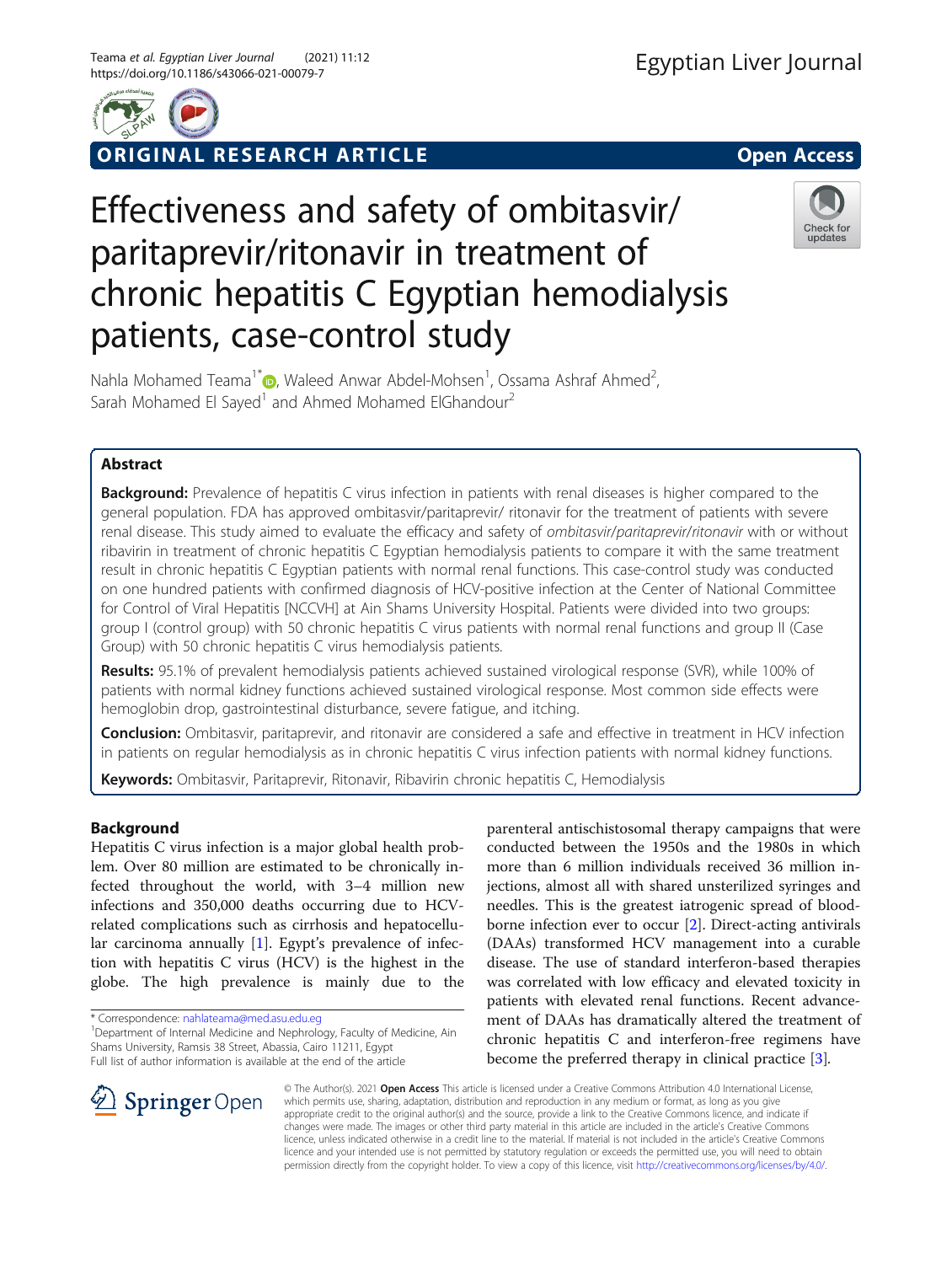Three direct-acting antiviral (3D) regimen is an alloral interferon-free combination of the protease inhibitor paritaprevir co-formulated with ritonavir as a systemic PK enhancer and the nonstructural protein 5A (NS5A) inhibitor ombitasvir [[4\]](#page-7-0).

Recently, the FDA has endorsed ombitasvir/paritaprevir/ ritonavir (OBV/PTV/ RITONA) for treatment of patients with severe renal disease. Metabolism of these compounds is mediated mainly by the liver. Treatment with OBV/PTV/RITONA  $\pm$  RBV is currently approved for patients infected with HCV, based on the results of several clinical trials in which sustained virological response (SVR) rates at week 12 (SVR12) reached 95– 100% [\[5](#page-7-0)].

The aim of this study was to evaluate the efficacy and safety of ombitasvir/paritaprevir/ritonavir with or without ribavirin in treatment of chronic hepatitis C Egyptian hemodialysis patients and compare it with the same treatment result in chronic hepatitis C Egyptian patients with normal renal functions.

# **Methods**

This study was performed in accordance with the ethical standards of Ain Shams University Research Committee and with the 1964 Helsinki Declaration and its later amendments or comparable ethical standards. Ethics committee's reference number is 00017585.

Written informed consent was obtained from all individual participants included in the study. Informed consent to publish patient's data was signed by all participants prior to the beginning of the research.

## Patient selection

One hundred patients were enrolled in this study and were selected from the Center of National Committee for Control of Viral Hepatitis [NCCVH] in Ain Shams University Hospital. All patients with chronic hepatitis C were treated with ombitasvir/paritaprevir/ritonavir with or without ribavirin during the period between May 2018 and December 2018.

## Study design

The patients were assigned into 2 groups:

Group I (control group): Fifty chronic hepatitis C virus patients with normal renal functions as assessed by serum creatinine and by calculation of GFR. All patients in this group received ombitasvir/paritaprevir/ ritonavir with ribavirin [1000/1200 mg on the basis of bodyweight  $\leq$  75/ $>$  75 kg].

Group II (case group): Fifty chronic hepatitis C virus infection prevalent hemodialysis patients for more than 6 months; these patients received conventional hemodialysis 3 sessions per week each 4 h long using

standard dialysate containing bicarbonate and biocompatible hemodialysis (HD) membrane and heparin as an anticoagulant; they received ombitasvir/ paritaprevir/ritonavir with ribavirin at a dose of 200 mg three times/week, 4 h before session of hemodialysis. Ribavirin was stopped when hemoglobin level less than 8.5 gm/dl.

All patients in the drug and control groups were subjected to the following: full history, full clinical examination, and laboratory investigations before treatment including liver function tests (alanine transaminase (ALT), aspartate transaminase (AST), total bilirubin, serum albumin, hepatitis B surface antigen (HBsAg), Alpha Fetoprotein (AFP), HCV PCR quantitative), serum creatinine, hemoglobin A1c (HbA1c), complete blood picture (CBC), and pelvi-abdominal ultrasound. Laboratory investigations during treatment included AST, ALT, total bilirubin, serum albumin, serum creatinine, international normalized ratio (INR), and CBC. Laboratory investigations after treatment were HCV PCR quantitative at week 16 and 24 from start of treatment.

All patients were subjected to regular follow-up monthly visits at NCCVH at Ain Shams University Hospitals and side effects were detect during these visits and in between monthly visits by telephone or extra visits if needed.

Patients with ages less than 18, chronic hepatitis B, decompensated liver cirrhosis [child C], severe anemia (hemoglobin level less than 10 gm), known HCC or other malignancy or known cardiac or neuropsychiatric disease were excluded from the study.

## Statistical analysis

Data were collected, revised, coded, and entered to the Statistical Package for Social Science (IBM SPSS) version 23. The quantitative data were presented as mean, standard deviations, and ranges when their distribution was found to be parametric and median with interquartile range (IQR) when their distribution was found to be non-parametric. Also, qualitative variables were presented as number and percentages. The comparison between groups regarding qualitative data was done using Chi-square test. The comparison between two independent groups with quantitative data and parametric distribution were done using *Independent t test* while data with non-parametric distribution were done using Mann-Whitney test. The comparison between more than two paired groups with quantitative data and parametric distribution were done using repeated measure ANOVA test, while comparison between more than two paired groups with quantitative data and non-parametric distribution was done using Friedman test. The confidence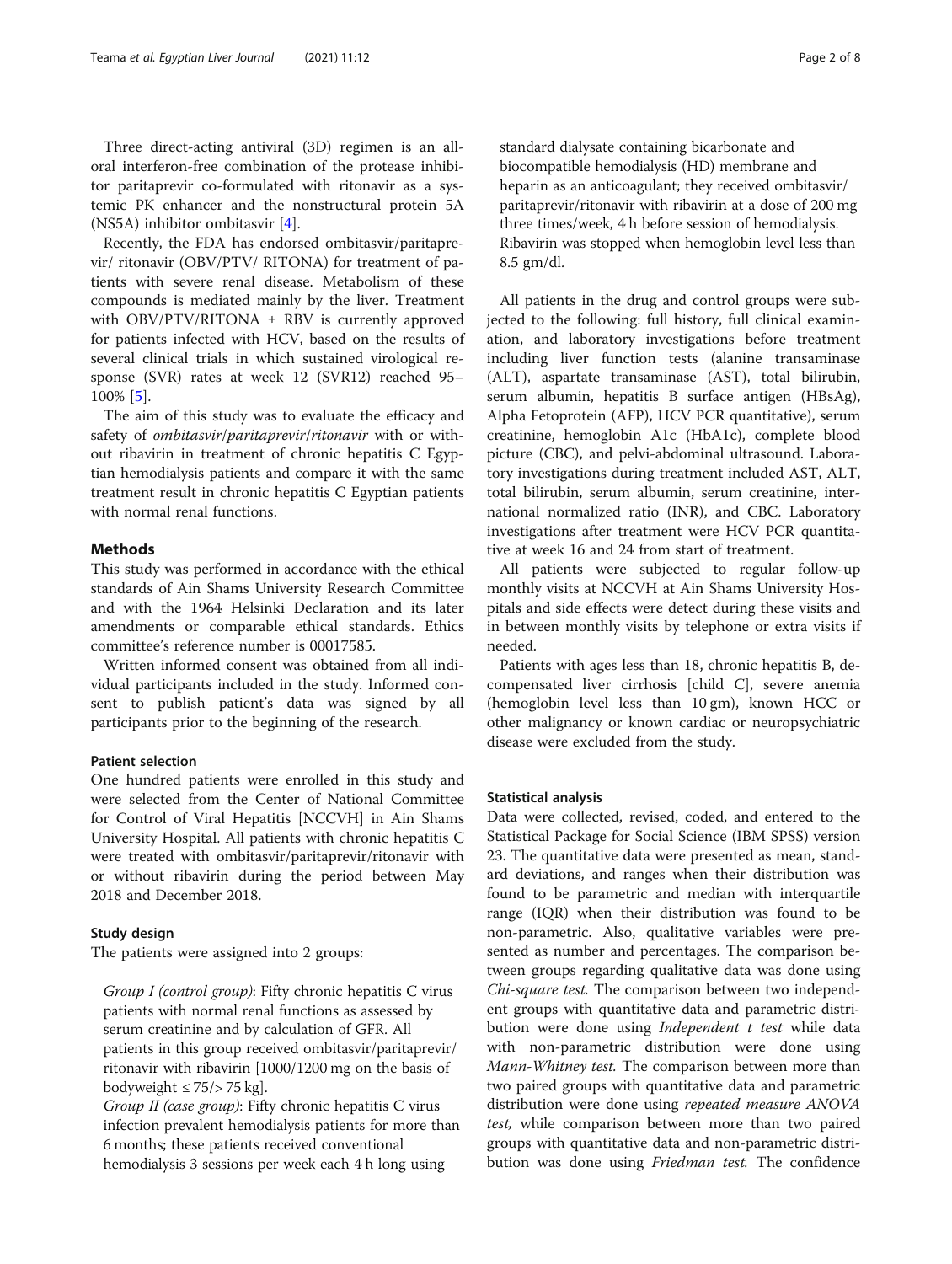interval was set to 95% and the margin of error accepted was set to 5%.

So, *p* value was considered significant as the following:  $p$  value < 0.05, significant (S)

## Results

This study included 100 patients divided into two groups. Group I included 50 patients; 35 males and 15 females with mean age 47 years. Five patients had hypertension and eight patients had diabetes mellitus. Group II included 50 patients, 30 males and 20 females with mean age 51 years. Twenty-five patients had hypertension and 14 patients had diabetes. All patients were naïve to antiviral treatment.

Of 100 participants, 91 patients completed the course of treatment, six patients stopped treatment due to adverse effects, two patients died during the course of treatment, and one patient died after the course of treatment but before performing HCV PCR quantitative at week sixteen of treatment.

95.1% of prevalent hemodialysis patients achieved cure which means they achieved sustained virological response (SVR), while 100% of patients with normal kidney functions achieved sustained virological response. The most common side effects were hemoglobin drop, gastrointestinal disturbance, severe fatigue, and itching.

Table 1 shows that 95.1 % of hemodialysis patients and 100% of control group achieved end of treatment response and sustained virologic response. There was no statistically significant difference between two groups regarding the cure rate.

There was highly statistically significant differences between the two groups regarding presence of gastrointestinal (GIT) symptoms which includes nausea, vomiting, and GIT upset with  $p$  value of 0.006 and statistically significant difference between two groups regarding patients that stopped treatment during course due to severe anemia and sever fatigue with  $p$  value of 0.012 (Table 2). There was statistically significant difference between two groups regarding patients needed blood transfusion during treatment with  $p$  value of 0.022 and no statistical difference between two groups regarding itching and sever fatigue; no statically significant difference between the two groups regarding death rate. Three patients died during the course of treatment, 2

Table 1 Comparison between group I (control group) and group II (case group) regarding cure rate after treatment

| Cure                | Group I     | Group II   | Test   |       |
|---------------------|-------------|------------|--------|-------|
|                     | $No. = 50$  | $No. = 41$ | value* | value |
| Complete            | 50 (100.0%) | 39 (95.1%) | 2.494  | 0.114 |
| Relapse             | $0(0.0\%)$  | $2(4.9\%)$ |        |       |
| $*$ Chi amisas tast |             |            |        |       |

\* Chi-square test

Table 2 Comparison between group I (control group) and group II (case group) regarding complications occurred during the course of treatment

|                           | Group I  |               | <b>Group II</b> |      | <b>Test</b>        | р     |
|---------------------------|----------|---------------|-----------------|------|--------------------|-------|
|                           | No.      | $\frac{0}{0}$ | No.             | $\%$ | value <sup>a</sup> | value |
| Patient stopped treatment | 0        | 0.0           | 6               | 12.0 | 6.383              | 0.012 |
| Death                     | 0        | 0.0           | 3               | 6.0  | 3.093              | 0.079 |
| <b>Blood transfusion</b>  | $\Omega$ | 0.0           | 5               | 10.0 | 5.263              | 0.022 |
| Itching                   | $\Omega$ | 0.0           | $\mathcal{P}$   | 4.0  | 2041               | 0.153 |
| Sever fatique             | $\Omega$ | 0.0           | Β               | 6.0  | 3.093              | 0.079 |
| Gastrointestinal symptoms | 0        | 0.0           | 7               | 14.0 | 7.527              | 0.006 |

<sup>a</sup>Chi-square test

patients had sudden death, and 1 patient died due to cerebral hemorrhage despite normal platelet level and normal INR.

There is a difference in hemoglobin, albumin, and creatinine levels between dialysis and normal group with high statistically significant difference  $(p$  value, 0.001), but there is no significant change in AST, ALT, total bilirubin, INR, and platelet levels.

There is a difference in hemoglobin, total bilirubin, and creatinine levels between dialysis and normal group with high statistically significant difference  $(p$  value 0.001); there is statistical difference in albumin and platelet levels with  $p$  value of 0.028, but there is no significant change in AST, ALT, and INR.

There is a difference in hemoglobin, total bilirubin, and creatinine levels between dialysis and normal group with high statistically significant difference  $(p \text{ value},$ 0.001); there is statistical difference in albumin level with p value of 0.030.

There is a difference in hemoglobin, albumin, and creatinine levels between the dialysis and normal group with high statistically significant difference  $(p$  value, 0.001); there is statistically difference in total bilirubin level with  $p$  value of 0.047, but there is no significant change in AST, ALT, INR, and platelet levels.

From Tables [3,](#page-3-0) [4,](#page-3-0) [5](#page-4-0), and [6](#page-4-0), there is a decrease in hemoglobin level along the treatment course with high statistically significant difference  $(p \text{ value}, 0.001)$ , a decrease in AST and ALT levels along the course of treatment with high statistically significant difference  $(p \text{ value},$ 0.001) and there is increase at total bilirubin level with high statistically significant difference ( $p$  value, 0.001), but there is no significant change in albumin, INR, platelet, and creatinine levels during the course of treatment.

Also, from the Tables [3,](#page-3-0) [4,](#page-3-0) [5](#page-4-0), and [6](#page-4-0), there is a decrease in hemoglobin level along the treatment course in the case group with high statistically significant difference  $(p)$  value, 0.001), a decrease in AST and ALT level along the course of treatment with high statistically significant difference  $(p \text{ value},$ 0.001), and an increase at total bilirubin level and INR with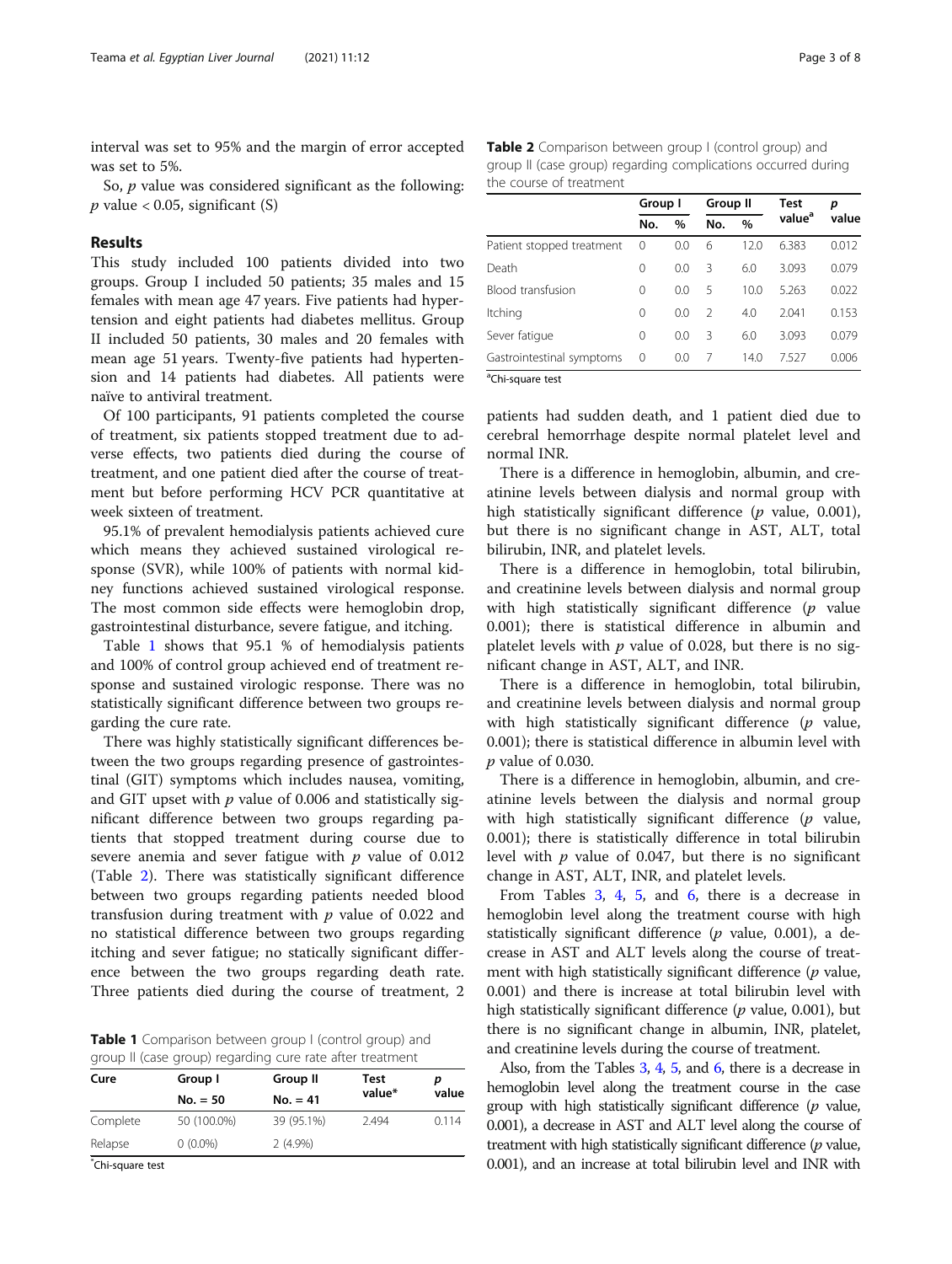<span id="page-3-0"></span>

| Table 3 Comparison between group I (control group) and group II (case group) regarding levels of hemoglobin, AST, ALT, albumin, |  |  |
|---------------------------------------------------------------------------------------------------------------------------------|--|--|
| total bilirubin, INR, platelets, and creatinine before start of treatment                                                       |  |  |

|                                |               | Group I            | Group II           | <b>Test value</b> | p value |
|--------------------------------|---------------|--------------------|--------------------|-------------------|---------|
| Hemoglobin (gm/dl)             | Mean $\pm$ SD | $14.56 \pm 1.72$   | $12.09 \pm 1.75$   | 7.111             | 0.001   |
|                                | Range         | $10.8 - 17.6$      | $10 - 16.4$        |                   |         |
| AST (U/L)                      | Normal        | 31 (62.0%)         | 37 (74%)           | 1.654             | 0.198   |
|                                | <b>High</b>   | 19 (38.0%)         | 13 (26%)           |                   |         |
| ALT (U/L)                      | Normal        | 31 (62%)           | 35 (70%)           | 0.407             | 0.523   |
|                                | High          | 19 (38%)           | 15 (30%)           |                   |         |
| Albumin (gm/dl)                | Mean $\pm$ SD | $4.28 \pm 0.41$    | $4.03 \pm 0.37$    | 3.253             | 0.002   |
|                                | Range         | $2.6 - 5$          | $3.1 - 5.1$        |                   |         |
| Bilirubin (mg/dl)              | Mean $\pm$ SD | $0.65 \pm 0.24$    | $0.58 \pm 0.19$    | 1.610             | 0.111   |
|                                | Range         | $0.2 - 1.4$        | $0.19 - 1$         |                   |         |
| <b>INR</b>                     | Mean $\pm$ SD | $1.09 \pm 0.09$    | $1.12 \pm 0.11$    | $-1.675$          | 0.097   |
|                                | Range         | $0.9 - 1.3$        | $0.89 - 1.4$       |                   |         |
| Platelets $(10^3/\text{mm}^3)$ | Mean $\pm$ SD | $233.88 \pm 67.28$ | $215.18 \pm 67.56$ | 1.387             | 0.169   |
|                                | Range         | $94 - 400$         | 108-372            |                   |         |
| Creatinine (mg/dl)             | Median (IQR)  | $0.85(0.8 - 0.91)$ | $7.3(6.1 - 9.49)$  | $-8.631$          | 0.001   |
|                                | Range         | $0.5 - 1.3$        | $3.6 - 12.75$      |                   |         |

statistically significant difference  $(p \text{ value}, 0.034, \text{ and } p \text{ value},$ 0.017, respectively) but there is no significant change in albumin, total bilirubin, platelet, and creatinine levels during the course of treatment.

## **Discussion**

Egypt used to be on the top of the countries with heavy HCV burden. Treatment of HCV in Egypt has become one of the top national priorities since 2007. Egypt started a national treatment program intending to provide cure for Egyptian HCV-infected patients. Mass HCV treatment program had started using pegylated interferon and ribavirin between 2007 and 2014. Yet, with the development of highly effective direct-acting antivirals (DAAs) for HCV, elimination of viral hepatitis has become a real possibility. Egypt adopted a strategy

Table 4 Comparison between group I (control group) and group II (case group) regarding levels of hemoglobin, AST, ALT, albumin, total bilirubin, INR, platelets, and creatinine 4 weeks after treatment

|                                |               | Group I            | Group II           | <b>Test value</b> | p value |
|--------------------------------|---------------|--------------------|--------------------|-------------------|---------|
| Hemoglobin (gm/dl)             | Mean $\pm$ SD | $12.63 \pm 1.59$   | $10.27 \pm 1.97$   | 6.581             | 0.001   |
|                                | Range         | $8.8 - 16$         | $7.1 - 15.1$       |                   |         |
| AST (U/L)                      | Normal        | 49 (98.0%)         | 47 (94%)           | 1.042             | 0.307   |
|                                | <b>High</b>   | 1(2%)              | 3(6%)              |                   |         |
| ALT (U/L)                      | Normal        | 45 (90%)           | 47 (94%)           | 0.543             | 0.461   |
|                                | High          | 5(10%)             | 3(6%)              |                   |         |
| Albumin (gm/dl)                | Mean $\pm$ SD | $4.26 \pm 0.40$    | $4.03 \pm 0.57$    | 2.261             | 0.026   |
|                                | Range         | $3.2 - 5.4$        | $2.7 - 5.3$        |                   |         |
| Bilirubin (mg/dl)              | Mean $\pm$ SD | $0.99 \pm 0.43$    | $0.73 \pm 0.33$    | 3.324             | 0.001   |
|                                | Range         | $0.2 - 2$          | $0.2 - 2$          |                   |         |
| <b>INR</b>                     | Mean $\pm$ SD | $1.08 \pm 0.13$    | $1.05 \pm 0.08$    | 1.197             | 0.234   |
|                                | Range         | $1 - 1.65$         | $0.9 - 1.21$       |                   |         |
| Platelets $(10^3/\text{mm}^3)$ | Mean $\pm$ SD | $250.27 \pm 92.85$ | $213.56 \pm 69.12$ | 2.234             | 0.028   |
|                                | Range         | 132-663            | $92 - 430$         |                   |         |
| Creatinine (mg/dl)             | Median (IQR)  | $0.88(0.7-0.95)$   | $7.38(5.6-9)$      | $-8.634$          | 0.001   |
|                                | Range         | $0.3 - 1.2$        | $3 - 16.8$         |                   |         |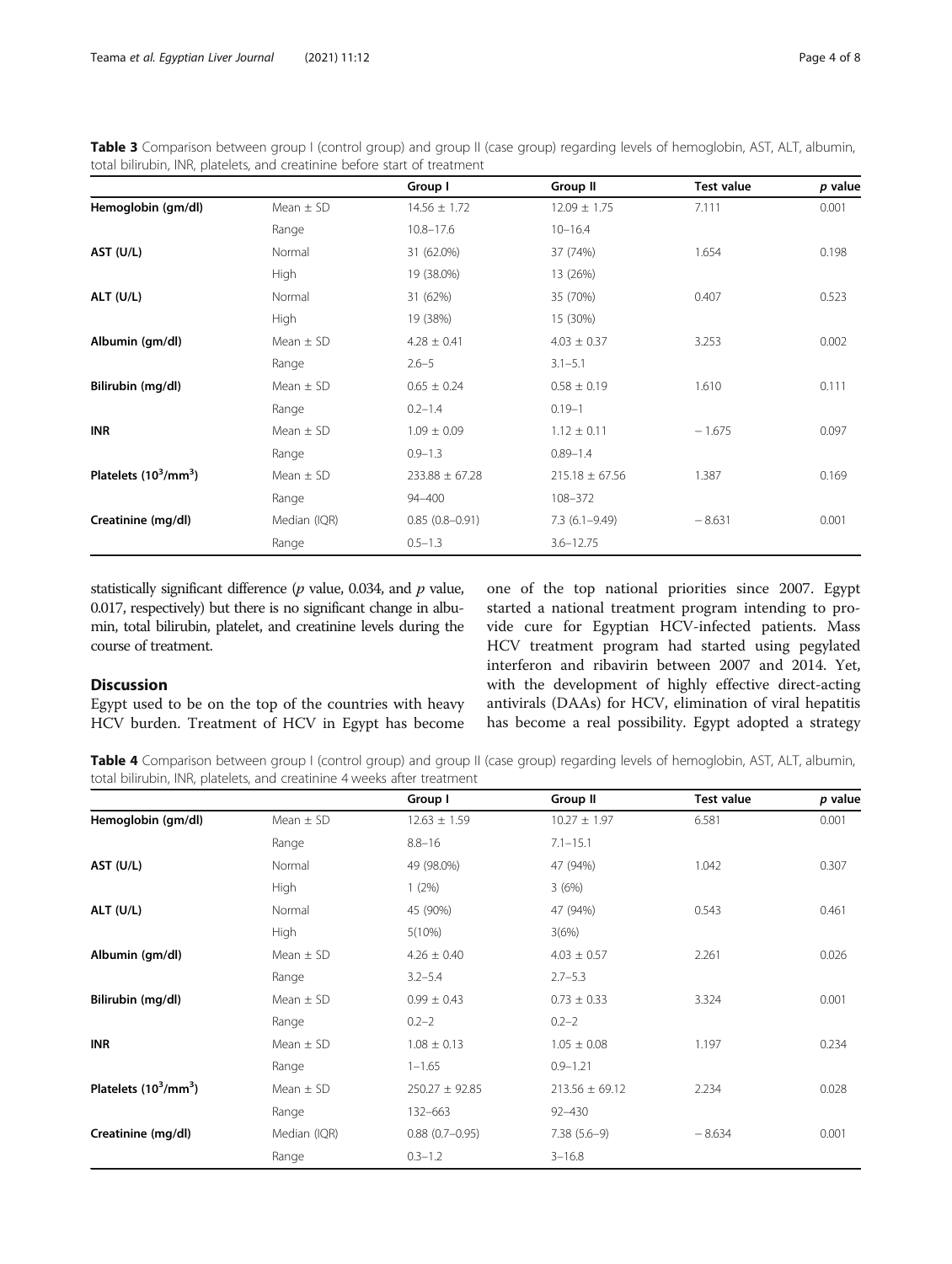<span id="page-4-0"></span>

|                                                                         | Table 5 Comparison between group I (control group) and group II (case group) regarding levels of hemoglobin, AST, ALT, albumin, |
|-------------------------------------------------------------------------|---------------------------------------------------------------------------------------------------------------------------------|
| total bilirubin, INR, platelets, and creatinine 8 weeks after treatment |                                                                                                                                 |

|                                |               | Group I            | Group II           | <b>Test value</b> | p value |
|--------------------------------|---------------|--------------------|--------------------|-------------------|---------|
| Hemoglobin (gm/dl)             | Mean $\pm$ SD | $12.53 \pm 1.35$   | $9.43 \pm 1.75$    | 9.763             | 0.001   |
|                                | Range         | $9.8 - 15.5$       | $6.4 - 13$         |                   |         |
| AST (U/L)                      | Normal        | 50 (100%)          | 46 (100%)          | 0.930             | 0.335   |
|                                | High          | $0(0\%)$           | $0(0\%)$           |                   |         |
| ALT (U/L)                      | Normal        | 49 (98%)           | 46 (100%)          | 0.930             | 0.335   |
|                                | High          | 1(2%)              | $O(0\%)$           |                   |         |
| Albumin (gm/dl)                | Mean $\pm$ SD | $4.18 \pm 0.39$    | $3.97 \pm 0.54$    | 2.202             | 0.030   |
|                                | Range         | $2.6 - 5.1$        | $2 - 5.4$          |                   |         |
| Bilirubin (mg/dl)              | Mean $\pm$ SD | $0.90 \pm 0.42$    | $0.62 \pm 0.24$    | 3.848             | 0.001   |
|                                | Range         | $0.3 - 2.08$       | $0.1 - 1.39$       |                   |         |
| <b>INR</b>                     | Mean $\pm$ SD | $1.11 \pm 0.16$    | $1.10 \pm 0.13$    | 0.618             | 0.538   |
|                                | Range         | $0.95 - 2$         | $0.67 - 1.4$       |                   |         |
| Platelets $(10^3/\text{mm}^3)$ | Mean $\pm$ SD | $234.44 \pm 65.96$ | $225.95 \pm 68.82$ | 0.610             | 0.543   |
|                                | Range         | 135-439            | 105-400            |                   |         |
| Creatinine (mg/dl)             | Median (IQR)  | $0.9(0.8-1)$       | $7(5.9-9.1)$       | $-8.310$          | 0.001   |
|                                | Range         | $0.6 - 1.2$        | $3.5 - 13.8$       |                   |         |

that represents a model of care that could help other countries with high HCV prevalence rate in their battle against HCV Omran et al. [[6\]](#page-7-0).

The results of our study revealed that 95.1% of prevalent hemodialysis patients achieved SVR12 to the combination of ombitasvir/paritaprevir/ritonavir but treatment failure was observed in 4% of patients. Most of patients tolerated treatment; only 6 patients (12%) discontinued treatment due to side effects including severe anemia, fatigue, and GIT intolerance. In our study, three patients died during the treatment course. The most common side effects were anemia in 5 (10%) patients, requiring blood transfusion; gastrointestinal disturbance including nausea and

Table 6 Comparison between group I (control group) and group II (case group) regarding levels of hemoglobin, AST, ALT, albumin, total bilirubin, INR, platelets, and creatinine 12 weeks after treatment

|                                |               | Group I            | Group II           | Test value | p value |
|--------------------------------|---------------|--------------------|--------------------|------------|---------|
| Hemoglobin                     | Mean $\pm$ SD | $12.36 \pm 1.62$   | $8.92 \pm 1.63$    | 10.021     | 0.001   |
|                                | Range         | $8.8 - 15.7$       | $4.2 - 12.4$       |            |         |
| AST (U/L)                      | Normal        | 50 (100%)          | 40 (95.2%)         | 2.434      | 0.119   |
|                                | High          | $0(0\%)$           | $2(4.8\%)$         |            |         |
| ALT (U/L)                      | Normal        | 50 (100%)          | 40 (95.2%)         | 2.434      | 0.119   |
|                                | High          | $0(0\%)$           | $2(4.8\%)$         |            |         |
| Albumin (gm/dl)                | Mean $\pm$ SD | $4.25 \pm 0.35$    | $3.89 \pm 0.41$    | 4.682      | 0.001   |
|                                | Range         | $3.5 - 5.1$        | $2.9 - 4.8$        |            |         |
| Bilirubin (mg/dl)              | Mean $\pm$ SD | $0.87 \pm 0.43$    | $0.70 \pm 0.33$    | 2.019      | 0.047   |
|                                | Range         | $0.3 - 2.6$        | $0.1 - 1.9$        |            |         |
| <b>INR</b>                     | Mean $\pm$ SD | $1.09 \pm 0.08$    | $1.08 \pm 0.11$    | 0.592      | 0.555   |
|                                | Range         | $1 - 1.26$         | $0.88 - 1.36$      |            |         |
| Platelets $(10^3/\text{mm}^3)$ | Mean $\pm$ SD | $242.57 \pm 69.99$ | $233.35 \pm 91.59$ | 0.538      | 0.592   |
|                                | Range         | 155-501            | 114-570            |            |         |
| Creatinine (mg/dl)             | Median(IQR)   | $0.9(0.8-1)$       | $7(5.87 - 8.9)$    | $-8.051$   | 0.001   |
|                                | Range         | $0.6 - 1.2$        | $3.6 - 12.8$       |            |         |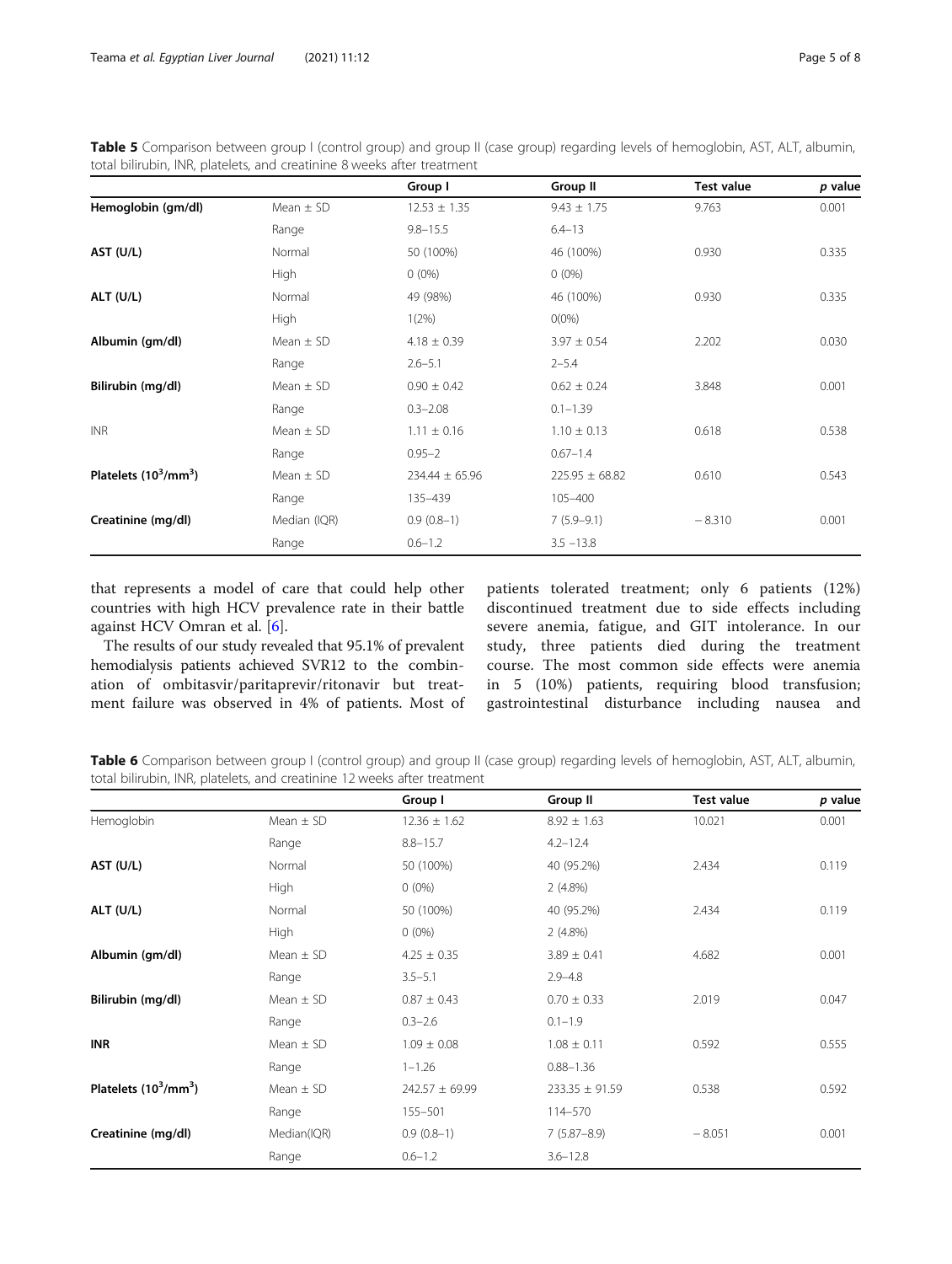vomiting in 7 patients (14%); severe fatigue in 3 (6%) patients; and itching in 2 (4%) patients.

The three patients that died during the course of treatment 2 patients had sudden death and 1 patient died due to cerebral hemorrhage despite normal platelet level and normal INR.

During the course of treatment, our study showed that patient had hemoglobin level drop, AST and ALT level improvement, increase at bilirubin level, and no change at albumin level, platelet level, total leukocyte count, and creatinine level.

Similar to our study, Liu et al. [\[7](#page-7-0)] investigated paritaprevir/ritonavir/ombitasvir for East-Asian non-cirrhotic hepatitis C virus patients receiving hemodialysis. Their study sample included 46 patients. The primary efficacy endpoint was sustained virologic response 12 weeks offtherapy (SVR<sub>12</sub>). The SVR<sub>12</sub> rate was 100% (46 of 46 patients) like our study common side effects were hemoglobin drop (23%), pruritus (19.6%), and fatigue (15.2%). Their study results were different from the results of the present study as our study listed 6 patients that stopped treatment due to adverse effects but the other study reported that all patients tolerated treatment well.

In agreement with the present study, Lawitz et al. [\[8](#page-7-0)] investigated the efficacy and safety of ombitasvir/paritaprevir/ritonavir in patients with hepatitis C virus genotype 4 infection and advanced kidney disease. They selected 65 patients including 50 (76%) on dialysis and 15 (23%) had compensated cirrhosis. They reported that SVR12 rate was 95% (63/66); 3 patients discontinued treatment due to adverse events. Seventy-three percent (27/37) of patients receiving RBV had adverse events leading to RBV dose modification.

Another study, the results of which came similar to ours, is the study in which Mekky et al. [[9](#page-7-0)] investigated the efficacy of ombitasvir/paritaprevir/ritonavir with ribavirin in the management of HCV genotype 4 and endstage kidney disease study which enrolled 110 patients. As regards SVR12, it was 96% in HD and 91.4% in non-HD patients. Treatment failure was observed in 6 patients. There were no reported serious adverse events. Anemia was observed in 66.6% in HD group and in 31.4% in non-HD group.

The study by El Kassas et al. [[10\]](#page-7-0) observed high rates for the use of ombitasvir/paritaprevir/ritonavir containing regimens study which included 325 patients (age,  $47.63 \pm 12.63$  years); SVR12 was attained by 100% of patients who received OBV/rPTV/RBV as assessed by modified intention to treat analysis. In concordance with the present study, they found that there was a significant improvement of baseline alanine aminotransferase and aspartate aminotransferase. The most common reported adverse effects were anemia, fatigue, and elevated indirect bilirubin four patients stopped treatment at week 4.

In contrast to our study, Said et al. [[11\]](#page-7-0) investigated ritonavir-boosted paritaprevir and ombitasvir plus ribavirin and 171 patients were included. All included patients reached the end of treatment with no treatment discontinuations. The overall end of treatment response was 100%; 16 patients required blood transfusions.

The study by Yaraş et al. [[12](#page-7-0)] was different from the results of the present study as they reported that all 25 patients well tolerated the treatment regimen. Serious side effects causing treatment interruption were not observed. But their study agreed with the present study as they reported that the most frequent side effects were fatigue and itching. In accordance with the present results of the current study, a significant decrease in the level of serum alanine transaminase from 16.6 to 8.7 U/l after treatment was observed. This study enrolled 25 hemodialysisdependent patients; they found that there was no difference in serum albumin levels. The mean serum bilirubin levels increased from 0.49 to 0.56 mg/dL after treatment.

To study the efficacy of paritaprevir/ritonavir/ombitasvir plus dasabuvir regimen in the treatment of chronic hepatitis C infection in patients with severe renal impairment and end-stage renal disease. Sperl et al. [[13](#page-7-0)] enrolled 23 patients; SVR12 rate was 100%. Unlike our study, none of the patients presented with a significant decrease in hemoglobin level during the treatment period. The most frequent adverse events were nausea, hypotension, and diarrhea. Four patients presented with a serious adverse event unrelated to the antiviral drugs (salmonellosis, non-functional kidney graft rejection, early gastric cancer, renal cyst infection). Concomitant medication had to be modified with the treatment initiation in 10 out of 23 (43.5%) patients (calcium channel blockers, ACE inhibitors, statins, diuretics); four patients required further adjustment of antihypertensive drugs. Our study listed that no patients required dose adjustment of their medications.

In concordance with the present study, Atsukawa et al. [[14\]](#page-7-0) investigated the efficacy and safety of ombitasvir/ paritaprevir/ritonavir and ribavirin for chronic hepatitis patients in 94 patients. In agreement with the current study, they found that SVR were 97.9%. Only two patients failed to achieve SVR. The median ALT levels decreased significantly after treatment. The hemoglobin levels decreased significantly during the treatment period, the most frequent adverse event was anemia (20.2%; 19/94 patients) and pruritus.

In agreement to our study, Liu et al. [[15\]](#page-7-0) assessed effectiveness and safety of paritaprevir/ritonavir/ombitasvir. One hundred and three patients were enrolled in the study. One patient prematurely discontinued treatment due to hepatic decompensation, 23 patients complained of fatigue, 23 patients had nausea, 14 had pruritus, and 9 patients had dropped hemoglobin level.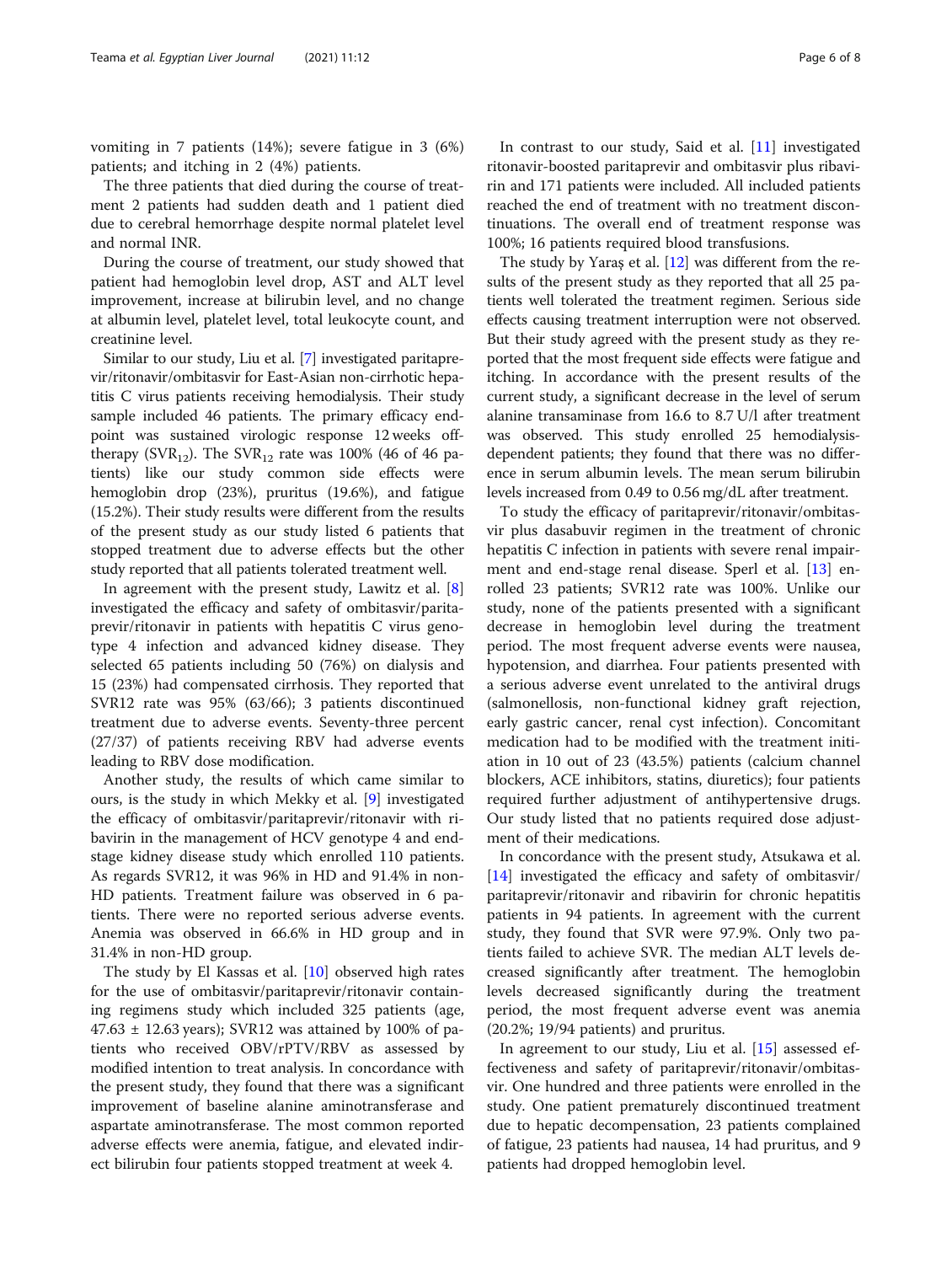<span id="page-6-0"></span>Abad et al. [\[16](#page-7-0)] observed sustained viral response to the combination of ombitasvir/paritaprevir/ritonavir. Thirty-five patients with genotypes 1 and 4 were treated with that DAA regimen. Sustained viral response was achieved in 100% of patients. Adverse effects were negligible, and no patient had to discontinue treatment. The most significant side effect was anemia, which led to a significant increase in the dose of erythropoiesisstimulating agents. Anemia was more marked in patients receiving ribavirin. No patients required transfusions.

Atsukawa et al. [\[17](#page-7-0)] studied efficacy and safety of ombitasvir/paritaprevir/ritonavir in dialysis patients with chronic hepatitis C. The study enrolled 31 patients and end-oftreatment response SVR12 were 93.5%, while our study reported that SVR12 at hemodialysis group was 96.0% and at normal group was 100%. The incidence of adverse events was 35.5%. One discontinued the treatment. The most common adverse effect was pruritus (6.5%), while our study reported that 12% of patients stopped treatment and the most common adverse effect was hemoglobin drop.

Another study, the results of which came similar to ours, is the study in which Pockros et al. [\[18\]](#page-7-0) studied the efficacy of direct-acting antiviral combination for patients with hepatitis C. Study sample included 20 patients completed 12 weeks of treatment. Eighteen of the 20 patients achieved SVR, one patient died after the end of the treatment (unrelated to the treatment) and 1 relapse accounted. Adverse events were primarily mild or moderate, and no patient discontinued treatment due to an adverse effect. Four patients experienced serious adverse effects all were considered unrelated to treatment. Ribavirin therapy was interrupted in 9 patients due to anemia. No blood transfusions were needed in contrast to our study in which patients needed blood transfusion. Most patients experienced side effects, the majority of which were mild or moderate in severity. No patient discontinued DAAs due to adverse effects. In agreement to our study, the most common side effects were anemia (45%), fatigue (35%), diarrhea (25%), and nausea (25%).

Arai et al. [\[19](#page-7-0)] studied efficacy and safety of ombitasvir/paritaprevir/ritonavir combination therapy for genotype 1b chronic hepatitis C patients complicated with chronic kidney disease; their study included 54 patients with impaired renal functions and 181 patients with normal renal functions. They concluded that only one patient among normal renal function group had increased in his serum creatinine level. This comes in agreement with our study that found that there is no effect of ombitasvir/paritaprevir/ritonavir on serum creatinine level during the course of treatment.

# Conclusion

From the result of the present study, we concluded that ombitasvir, paritaprevir, and ritonavir are considered a

safe and effective in treatment of HCV infection in patients on regular hemodialysis.

#### Abbreviations

FDA: Food and Drug Administration; HCV: Hepatitis C virus; NCCVH: National Committee for Control of Viral Hepatitis; SVR: Sustained virological response; DAAs: Direct-acting antivirals; PK: Pharmacokinetic; NS5A: Nonstructural protein 5A; RBV: Ribavirin; HD: Hemodialysis; ALT: Alanine aminotransferase; AST: Aspartate aminotrasferase; HBsAg: Hepatitis B surface antigen; AFP: Alpha fetoprotein; HCV PCR: Hepatitis C virus polymerase chain reaction; HbA1c: Glycosylated hemoglobin; CBC: Complete blood count; INR: International normalized ratio; IQR: Interquartile range; ANOVA: Analysis of variance; ACE: Angiotensin converting enzyme

#### Acknowledgements

Not applicable.

## Authors' contributions

NMT and WAA selected the patients from hemodialysis units at Ain Shams University Hospitals and made the design for the study. AME and OAA contributed to follow-up of the patients at the Center of National Committee for Control of Viral Hepatitis [NCCVH] at Ain Shams University Hospital and analysis and interpretation of data. SME contributed to data collection. All authors provided critical feedback and helped shape the research, analysis, and manuscript. All authors have read and approved the manuscript.

#### Funding

The funders had no role in the study design, data collection and analysis, decision to publish, or preparation of the manuscript.

### Availability of data and materials

The authors confirm that the data supporting the finding of this study are available within the article.

## Ethics approval and consent to participate

This study was performed in accordance with the ethical standards of Ain Shams University Research Committee and with the 1964 Helsinki Declaration and its later amendments or comparable ethical standards. Ethics committees reference number, 00017585. A written informed consent was obtained from all individual participants included in the study.

## Consent for publication

Informed consent to publish patient's data was signed by all participants prior to the beginning of the research.

## Competing interests

The authors declare that they have no competing interests.

#### Author details

<sup>1</sup>Department of Internal Medicine and Nephrology, Faculty of Medicine, Ain Shams University, Ramsis 38 Street, Abassia, Cairo 11211, Egypt. <sup>2</sup>Department of Internal Medicine and Gastroenterology, Faculty of Medicine, Ain Shams University, Cairo, Egypt.

## Received: 19 March 2020 Accepted: 18 January 2021 Published online: 27 January 2021

## References

- 1. Gower E, Estes C, Blach S et al (2014) Global epidemiology and genotype distribution of the hepatitis C virus infection. Journal of Hepatology 61(1): S45–S57. <https://doi.org/10.1016/j.jhep.2014.07.027>
- 2. Gomaa A, Allam N, Elsharkway A et al (2017) Hepatitis C infection in Egypt: prevalence, impact and management strategies. Hepatic Medicine: Evidence and Research 9:17. <https://doi.org/10.2147/HMER.S113681>
- 3. McConachie SM, Wilhelm SM, Kale-Pradhan PB (2016) New direct-acting antivirals in hepatitis C therapy: a review of sofosbuvir, ledipasvir, daclatasvir, simeprevir, paritaprevir, ombitasvir and dasabuvir. Expert Rev Clin Pharmacol 9(2):287–302